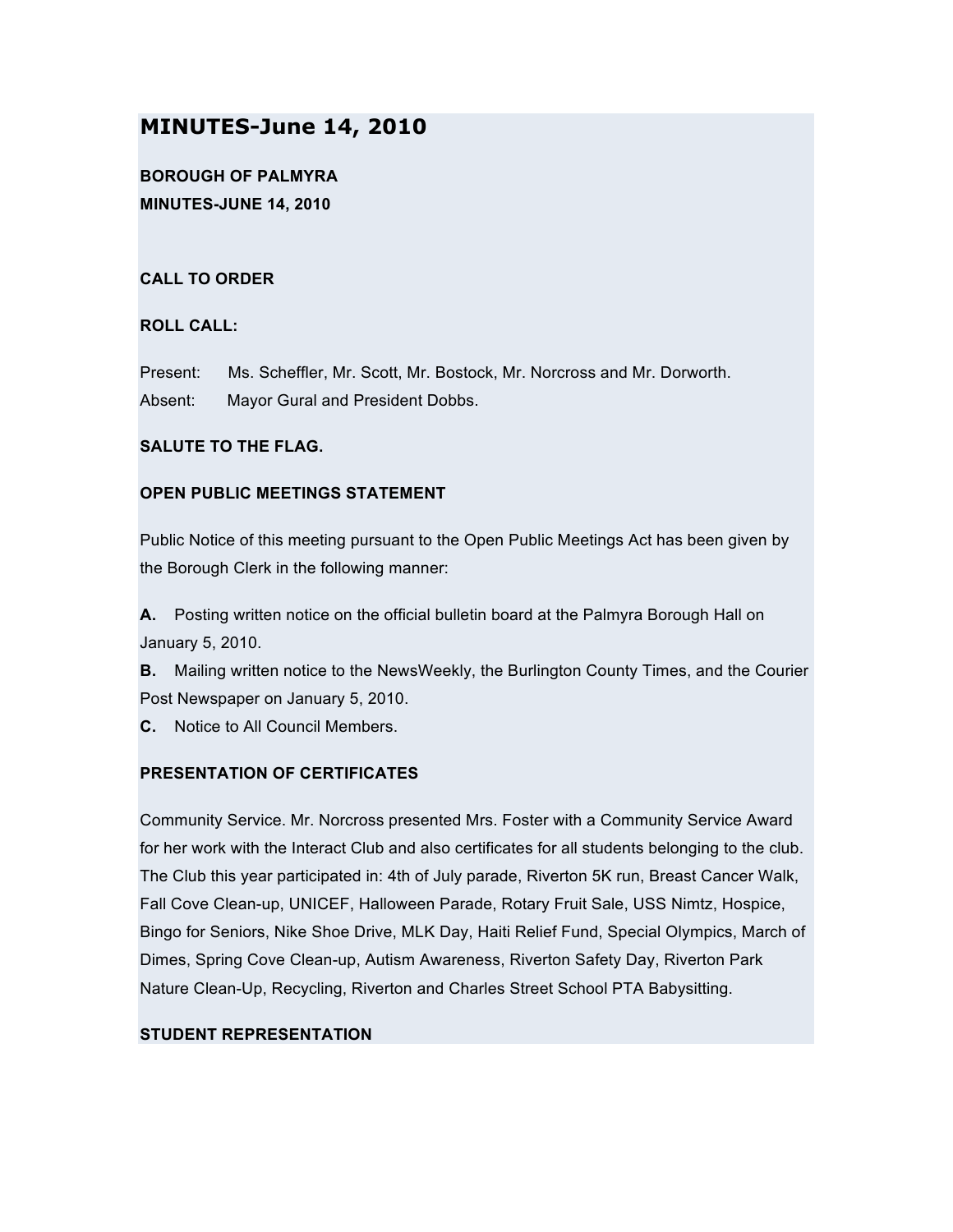Council gave Hannah Collins a card and bouquet and recognized her for the last two years as the student representation on council. Ms. Collins expressed her thanks and that she has enjoyed her time working with the council.

## **PUBLIC HEARING ON MUNICIPAL BUDGET**

Resolution 2010-102, Resolution of Self-Examination of Budget For 2010. Mr. Norcross made a motion to approve the resolution, Mr. Bostock second the motion. At the call of the roll, the vote was:

AYES: Ms. Scheffler, Mr. Scott, Mr. Bostock, Mr. Norcross and Mr. Dorworth. NAYES: None.

Ms. Scheffler explained that the tax rate would be 14 cents and that 7 cents is the debt service of the Borough. The increase amounts to an average of \$136.00. Mr. Norcross explained that the council had to use a lot of the surplus to keep the increase low and that no one has been laid off. All services for this year have been maintained. Ms. Scheffler discussed that there was an 18% increase in the health care and other contract obligations. The administrative staff and clerical employees have received no raises in the last 2 years. Mr. Norcross made a motion to open the public hearing on the budget, Mr. Bostock second the motion. At the call of the roll, the vote was:

AYES: Ms. Scheffler, Mr. Scott, Mr. Bostock, Mr. Norcross and Mr. Dorworth. NAYES: None.

No one from the public wishing to be heard on the budget, Mr. Bostock made a motion to close the public portion, Mr. Norcross second the motion. At the call of the roll, the vote was:

AYES: Ms. Scheffler, Mr. Scott, Mr. Bostock, Mr. Norcross and Mr. Dorworth. NAYES: None.

Resolution 2010-103, Resolution of Final Adoption of the 2010 Municipal Budget For The Borough of Palmyra. Mr. Norcross made a motion to approve the resolution, Mr. Bostock second the motion. At the call of the roll the vote was:

AYES: Ms. Scheffler, Mr. Scott, Mr. Bostock, Mr. Norcross and Mr. Dorworth. NAYES: None.

### **CORRESPONDENCES**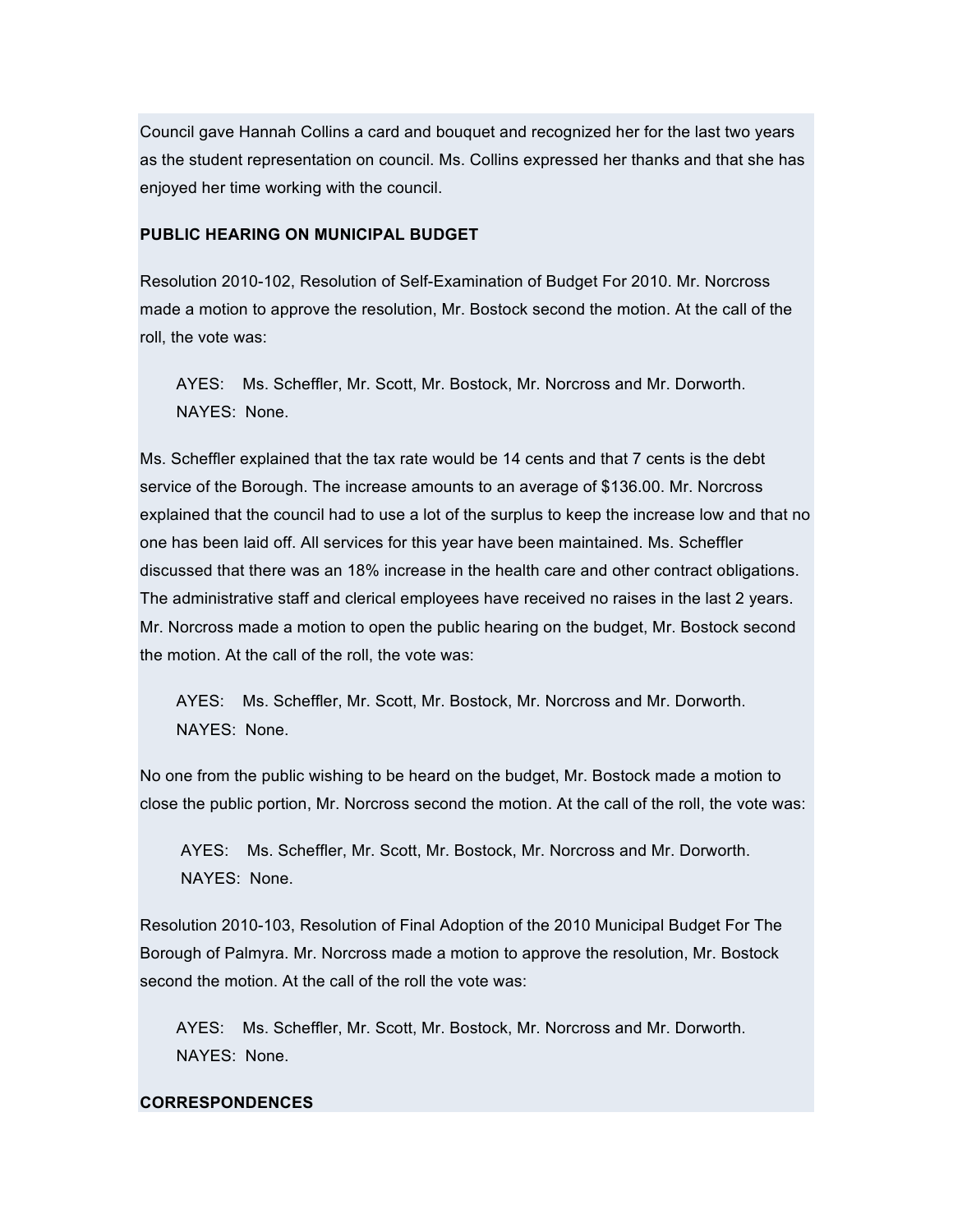A. Letter of Resignation-Shade Tree Commission. Mr. Bostock made a motion to accept a letter of resignation from Robert Sundermier of the shade tree commission, Mr. Norcross second the motion. All members present voted in favor of the motion.

B. Sale of Bond Anticipation Notes. Mrs. Lewis, CFO explained that this is for roll over notes and that the Borough got an increase rate of one and half. Mr. Scott inquired if this is the bond on the community center? Mrs. Lewis explained that this is for ordinance 2008-10 which is a part of the center and also fire department equipment, road programs. Mr. Scott discussed that it is still on the taxpayers to repay the notes.

C. Report on Market Street. Mr. McCleary, public works reported to council that all of the storm drains were cleaned out and that no odors were found. Public works removed some leaves and debris but nothing that was unusual. Mr. Lavenberg, sewer authority reported to council that William Kirchner, engineer had inspected for the odor also. There are no sanitary sewers on Market Street, all sanitary sewers in this area travel perpendicular to Market Street running along the numbered street at each intersection. The sanitary sewer and storm water systems were both jetted to make sure they were clean. Mr. Lavenberg also reported that a video truck was used to inspect the lines and nothing was detected. The lines will be rechecked in July when it is warmer. The County Board of Health also conducts an inspection and no odor was detected. Mr. Norcross discussed that he understands the odor is worse when it is high humidity. Mr. Norcross recommend that the residents call central communications when they notice the odor, so that the correct people can be dispatched.

#### **ORDINANCES ON SECOND READING**

A. Ordinance 2010-3, Ordinance Amending The Program For The Recycling of Designated Recyclable Materials and Modifying For Violations Thereof. Mr. Norcross made a motion to open the ordinance to the public. Mrs. Roy inquired as to what is being amended by the ordinance? Mr. McCleary explained that the county is adding additional items that can be recycled and that the county sent out notifications through the recycling notices. 400 Jefferson Avenue-inquired what the modification of violations were? Mr. McCleary explained that the county has the right to fine someone for bringing recycling to the landfill. Ms. Scheffler discussed that the ordinance is enforced by the code enforcement officer and the recycling coordinator. Mr. Norcross made a motion to close the public hearing, Mr. Dorworth second the motion. All members voted in favor of the motion.Mr. Norcross made a motion to adopt the ordinance. Mr. Bostock second the motion. At the call of the roll, the vote was: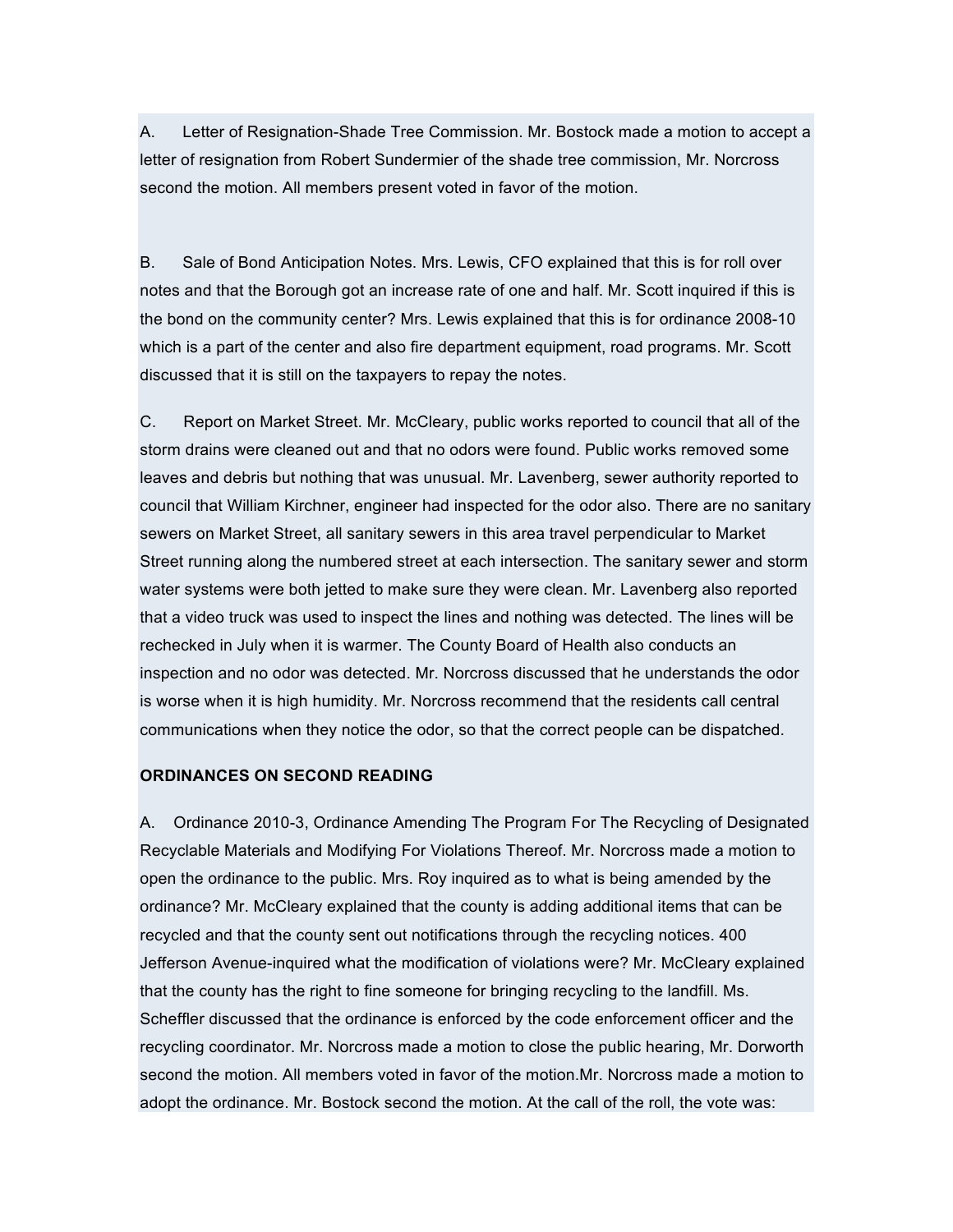AYES: Ms. Scheffler, Mr. Scott, Mr. Bostock, Mr. Dorworth and Mr. Norcross. NAYES: None. The ordinance will take effect after publication according to law.

B. Ordinance 2010-4, Ordinance Amending The Land Development Ordinances Pertaining To The Design Of Containment Areas For Designated Recyclable Materials On Residential Sites. Mr. Rosenberg explained that this ordinance is for the size of the containers for solid waste as well as the location of the containers in apartments and age-restricted complexes. The ordinance is mandated by the county. Mr. Norcross made a motion to open the public hearing, Mr. Bostock second the motion. All members present voted in favor of the motion. No one from the public wishing to be heard, Mr. Bostock made a motion to close the public portion, Mr. Norcross second the motion. All members present voted in favor of the motion. Mr. Norcross made a motion to adopt the ordinance on second and final reading, Mr. Bostock second the motion. At the call of the roll, the vote was:

AYES: Ms. Scheffler, Mr. Scott, Mr. Bostock, Mr. Dorworth and Mr. Norcross. NAYES: None. The ordinance will take effect after publication according to law.

C. Ordinances 2010-5, Ordinance Of the Borough Code To Provide For The Regulation Of Garage Sales. Ms. Scheffler discussed that this ordinance is to amend the number of yard sales permitted and also the number of sales for moving days. Mr. Scott explained that this ordinance states that there will be a \$2.00 charge for the yard sale permit and also a late charge of \$10.00 if one is not obtained. Mr. Scott inquired if it should be fine for the late charge instead of a fee. Mr. Rosenberg explained that you can pay the \$2.00 before the sale or \$10.00 after the sale and if you do not obtain a permit, than a summons can be issued and the court will access the fine. Mr. Norcross made a motion to open the ordinance to the public, Mr. Bostock second the motion. All members present voted in favor of the motion. Mrs. Roy-inquired if a church would have to obtain a permit. Mr. Rosenberg explained that there is no charge for government, religious, education or charitable institutions. Mrs. Butler-Arch Street inquired as to why she would have to pay \$2.00 to hold a yard sale on her own property. Mr. Rosenberg explained that there was a complaint about someone holding a daily yard sale and selling new and used material and food. Council had held a discussion at the time of first reading and decide to limit the number of sales and charge for the permit. Mrs. Butler discussed that it was unfair to charge everyone due to one person not being controlled. Mrs. Butler inquired as to where the \$2.00 goes? Mr. Norcross explained that the \$2.00 would go into the general fund. Mr. Norcross explained that a resident had pointed out to council that the current ordinance on garage/yard sales did not stated that having one every day was not allowed. Mrs. Butler explained that the council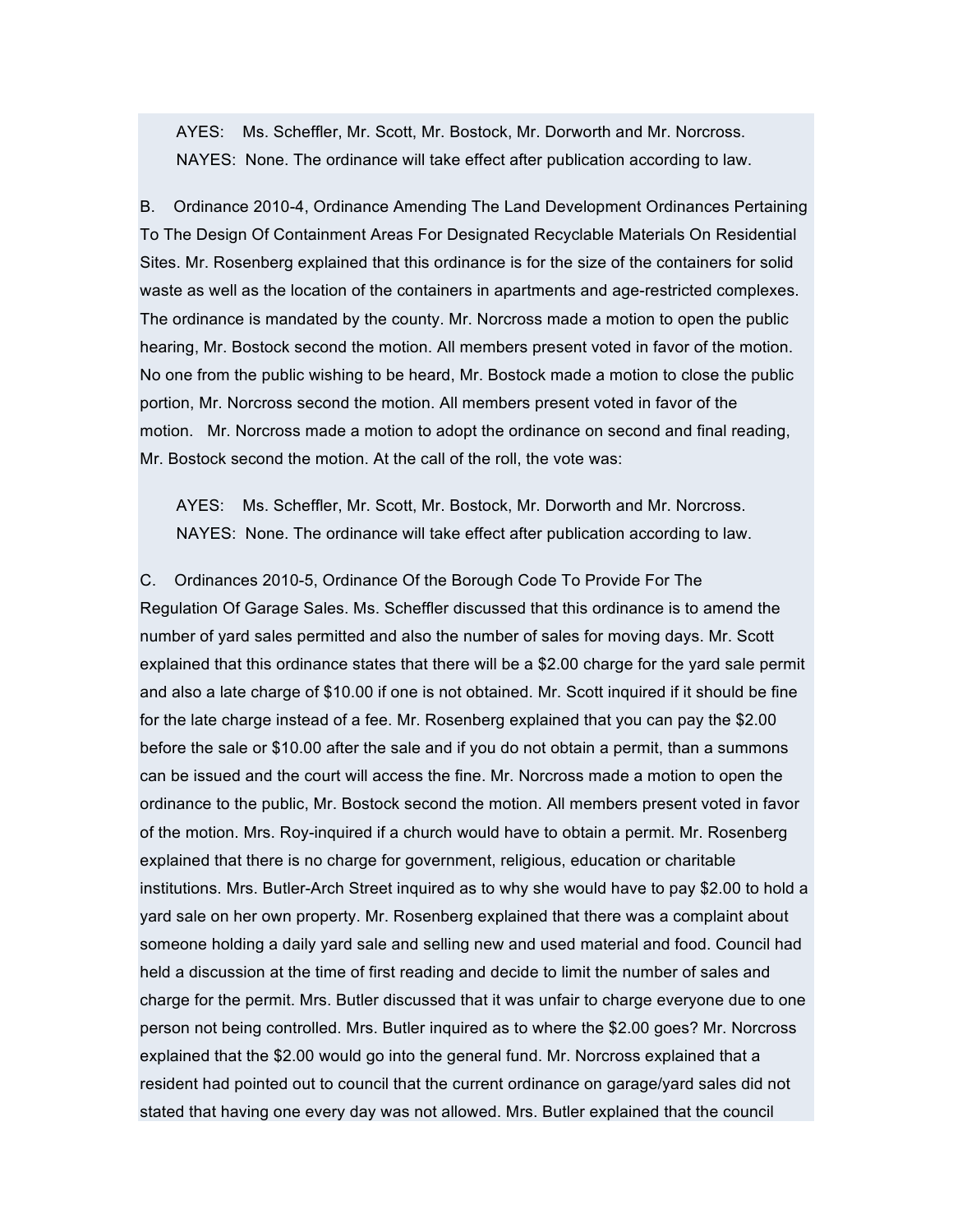should have reported the person to the sales tax department or the IRS. Mr. Norcross discussed that the ordinance is needed to limit the number of times each year a yard sale can be held. Mrs. Butler discussed that the government should have to pay for their yard sales also and who is going to go around on a Saturday and enforce the ordinance. Ms. Scheffler explained that the enforcement on this type of ordinance is usually done by the neighbors calling the Borough Hall. Mrs. Butler inquired as to what the \$2.00 would help. Ms. Scheffler explained that it would cover some of the administration fee for the permit. Mrs. Butler discussed that it is not fair for council to take it on their own to charge a fee and that she still does not understand where the money is going. Mrs. Lewis explained that the fee would go into a general fund. Mr. Scott explained that the fee of \$2.00 is not the only restriction in the ordinance. You are not allowed to place advertising signs on the telephone poles or public tress and only allowed to sell used or household items. Mr. Scott explained that the owner of the property is responsible for the yard sales. Mrs. Butler inquired about the fishing equipment sale held every year. Ms. Scheffler respond that non-profits are exempt. Mrs. Meyers- inquired as to why you can not put signs on telephones poles? Mr. Norcross explained that it is a rule of public service to help protect the workers who climb the poles. Mr. Dorworth inquired of Mrs. Kilmer, construction official what a permit cost and how is it gauge? Mrs. Kilmer explained that the minimum fee is \$46.00 for a permit. Mr. Dorworth explained that all permits required some type of fee. Mr. Dorworth made a motion to close the public hearing on the ordinance, Mr. Norcross second the motion. All members present voted in favor of the motion. Mr. Norcross made a motion to hold the ordinance for further review, Mr. Bostock second the motion and request that surrounding communities be researched for their ordinances. At the call of the roll, the vote was:

AYES: Ms. Scheffler, Mr. Scott, Mr. Bostock, Mr. Dorworth and Mr. Norcross. NAYES: None. The ordinance was held.

Mr. Rosenberg explained that the ordinance is model after other towns and that the fee for most was \$10.00 per sale. Mr. Bostock discussed that he needs to know what other towns connected to Palmyra have for their ordinances before approving anything.

### **OLD BUSINESS**

A. Resolution 2010-94 Resolution Approving A Settlement Between The Borough of Palmyra and Nancy (Elaine) Morris Regarding Penalties Imposed Under The Penalty Enforcement Law of 1999 and For Costs Incurred By The Borough For Compliance With The Relocation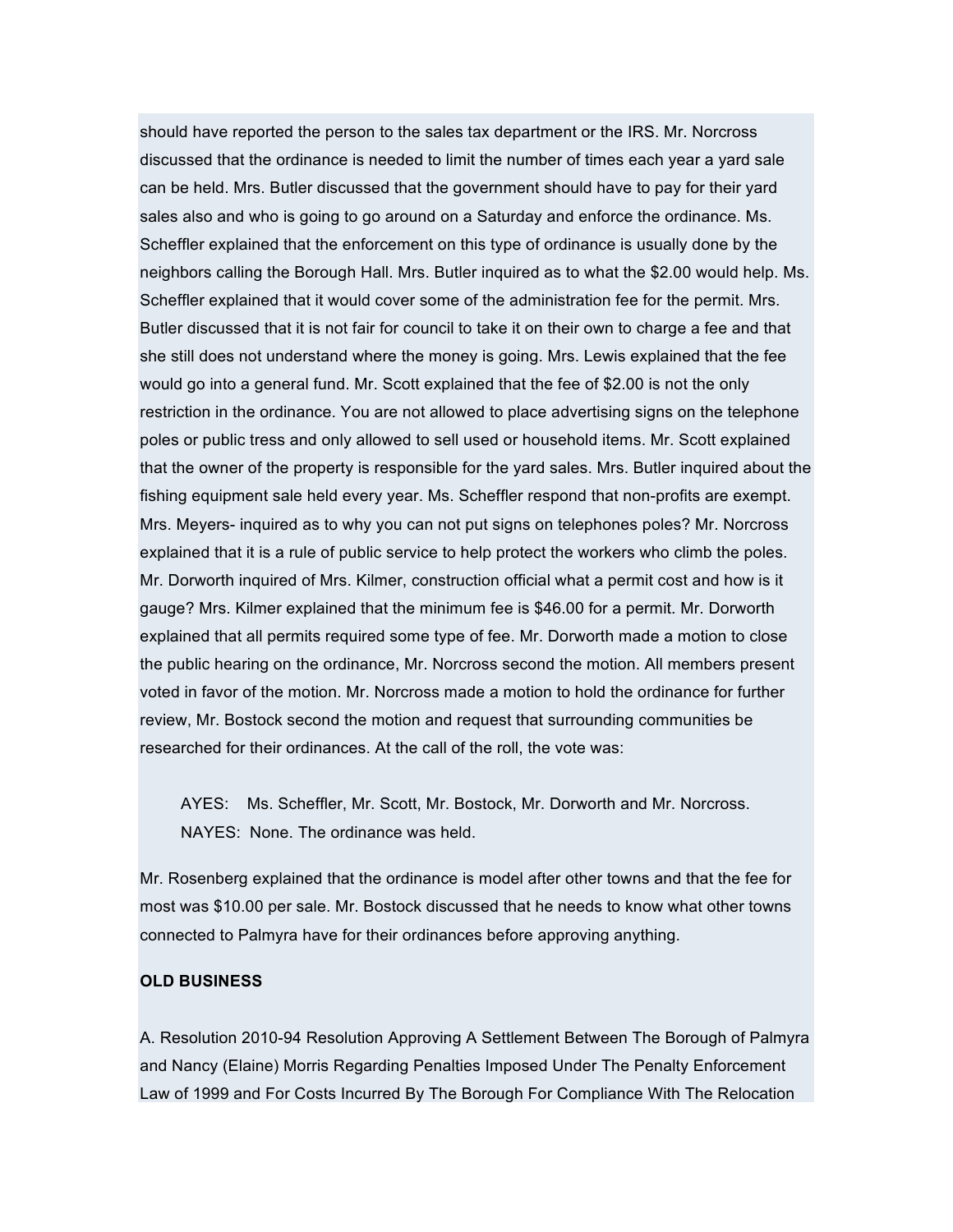Assistance Law Of 1967 and The Relocation Assistance Act of 1971. Mr. Rosenberg explained that this was a result of the summary proceedings and that it will allow for a \$25,000 in penalties to be placed on the home. Mr. Norcross made a motion to approve the resolution, Mr. Dorworth second the motion. At the call of the roll, the vote was:

AYES: Ms. Scheffler, Mr. Bostock, Mr. Norcross and Mr. Dorworth. NAYES: None. ABSTAIN: Mr. Scott.

## **NEW BUSINESS**

A. Resolution 2010-104, Resolution Authorizing 2010-2011 Liquor Licenses Renewal. Mr. Norcross made a motion to approve the resolution, Mr. Scott second the motion. At the call of the roll, the vote was:

AYES: Ms. Scheffler, Mr. Scott, Mr. Bostock, Mr. Norcross and Mr. Dorworth. NAYES: None.

B. Resolution 2010-105, Resolution of the Governing Body of the Annual Audit. Mr. Norcross made a motion to approve the resolution, Mr. Dorworth second the motion. At the call of the roll, the vote was:

AYES: Ms. Scheffler, Mr. Scott, Mr. Bostock, Mr. Norcross and Mr. Dorworth. NAYES: None.

C. Resolution 2010-106, Resolution Authorizing Payment of Bills. Mr. Norcross made a motion to approve the resolution, Mr. Bostock second the motion. At the call of the roll, the vote was:

AYES: Ms. Scheffler, Mr. Scott, Mr. Bostock, Mr. Norcross and Mr. Dorworth. NAYES: None.

D. Discussion on Award of Time Clock . Mrs. Lewis discussed that some of the council members had attend a meeting on the time clock which will interface with the payroll system. Public Works and Sewer Department would be included as well. The police department would have a separate time clock due to contractual needs. Mrs. Lewis explained that the contract should be under \$13,000 and that it will help with accountability and overtime. Ms. Scheffler discussed that when they had interviewed Mrs. Lewis she had mentioned about the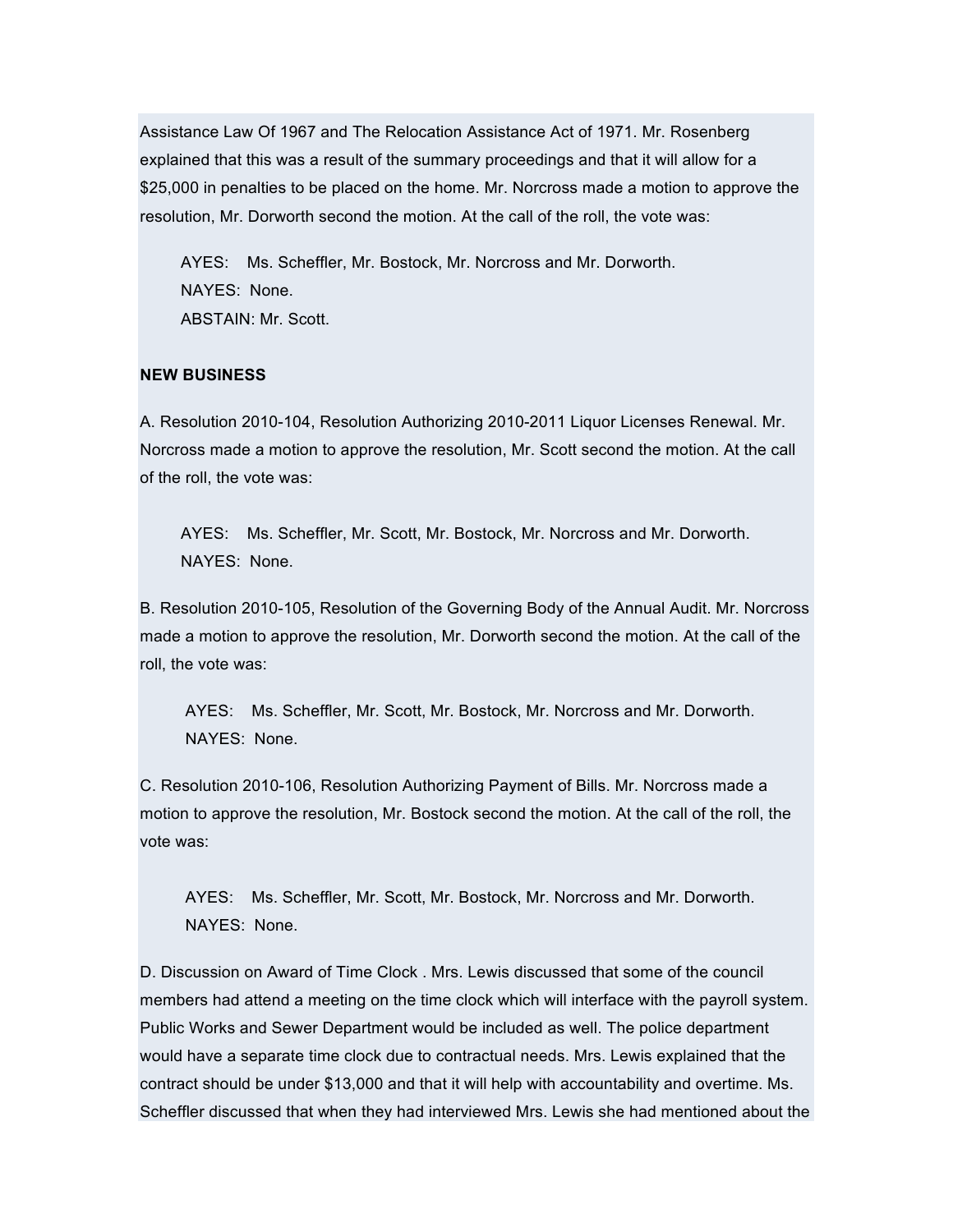time clock and has been looking into it for the Borough. Mr. Norcross explained that the employees have to be accountable and that council will be able to know what is going on easier and faster. The clock will replace a lot of the paperwork since it interfaces with the payroll company. Mr. Bostock inquired if it will assist with the workers compensation yearly audit. Mrs. Lewis explained that an audit on the workers compensation has to be done every year and that disability checks are given for the workers and the line item for salaries is credited. Mr. Bostock discussed that if it can coordinate with the payroll company and time keeping than the Borough should be able to avoid the annual payroll audit for workers compensation. Mr. Norcross explained that it will generate a report every month for vacation and overtime. Mrs. Lewis explained that the time clock can produce various reports and that it will also show the personnel that work longer than required hours. Mr. Norcross explained that the system for the police department will be a thumb print and be able to handle all of the adjustments for the various shifts and outside employment. Mrs. Lewis explained that the company waived the installation fee for the clock. Mr. Bostock inquired what the annual maintenance fee would be. Mrs. Lewis will send council the information on the maintenance contract. Mr. Bostock requested Mrs. Lewis to explain about her experience with the time system with her previous employer. Mrs. Lewis explained that before the time clock, employees were not always getting paid according to their contract and that it took two days to do it and the clock cut it down to one day. There are no keystrokes errors since it is automatically sent to the payroll company, the clock can produce a history of the employees time as well. Mr. Bostock explained that he would like to know what the payback is for the \$13,000 and if there is a study on the return available. Mrs. Lewis explained that it cuts down on the problem of time not being reported properly. Mr. Norcross discussed that it works both ways, it can show what employees do over and above their hours and which employees stretch it. The time spent on payroll would be reducing freeing time for other things and it would be more efficient. Mr. Norcross discussed that Ms. Jackson puts in more time in the Borough than any other employee and that this would be a way to track that time. Mr. Bostock inquired if Chief Pearlman thought that it would make payroll easier. Chief Pearlman explained that the department has never used one and the officers usually hang out after a shift to brief the next shift, but once they clock out, they will probably go home. Chief Pearlman also discussed that the outside side work may be difficult with a time clock. Mr. Dorworth inquired if Ms. Jackson thought that this would help with her job as payroll clerk? Ms. Jackson explained that she hasn't seen it work and that a presentation was made to show that the information will flow to the computer here and the information will be sent to the payroll company. Mrs. Jackson explained that she would not have to wait for anyone to physically bring her paperwork, but does not know if it will accomplish the goal of cutting the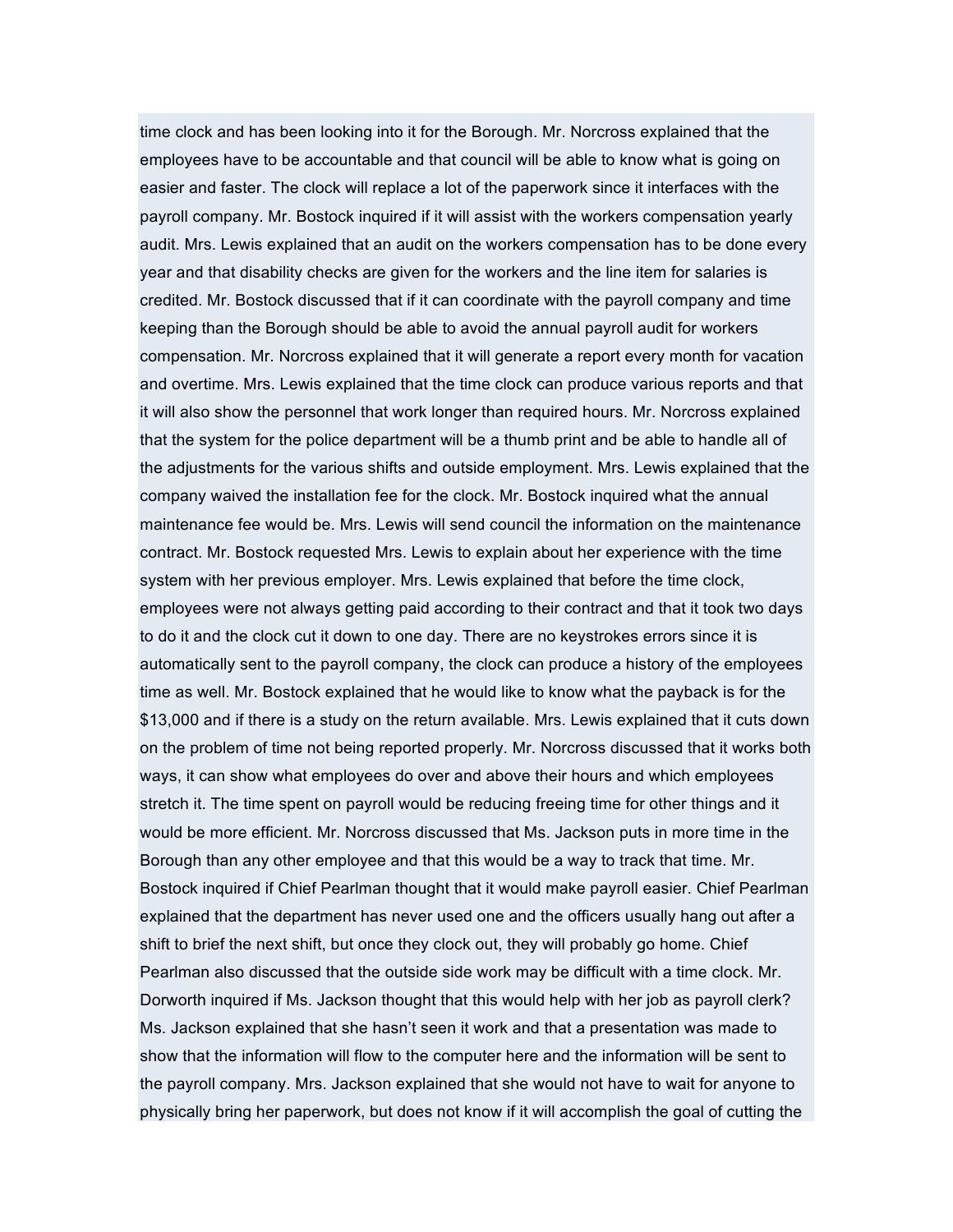time on payroll. Mr. Dorworth discussed that it will show the accountable of the employees and makes it easier to keep track of vacation and sick time. Mrs. Lewis explained that only edits should have to be done on Monday morning and that it is sent directly to Ms. Jackson by the payroll. Mrs. Lewis discussed that it should save about four hours a week on payroll. Mr. Bostock inquired if it will free time for someone to do something else in the Borough. Ms. Scheffler inquired if the funding was coming out of the capital fund? Mrs. Lewis explained that there is enough funding in the capital budget down payment for the time clock without going out for a note.

E. Approval of Request For Proposal For A Revaluation Firm. Mr. Rosenberg explained that he had discussed with Karen Davis, the tax assessor about the specs for the revalue firm and that she had prepared the document with input from other municipality's specs. The RFP process is being done to help attract competition for the revalue work and the best price available.

F. Chief Pearlman informed council that the carnival at St. Charles in Cinnaminson would be held this week and that they were looking for officers to work. The church has requested that the five dollar administration fee in the ordinance be waived. Mr. Bostock made a motion to waive the administration fee for the outside work, Mr. Norcross second the motion. At the call of the roll, the vote was:

AYES: Ms. Scheffler, Mr. Scott, Mr. Bostock, Mr. Norcross and Mr. Dorworth. NAYES: None.

Chief Pearlman discussed with council that businesses had approached him about adding some 15 minute parking spots on Broad Street. There are already spots on the East Side and the West Side is looking for help with them. The pizza business would use them for customer pick ups as well as the liquor store. The restaurants are not in need of them. Mr. Norcross discussed that the Business Alliance should look into it and report back to council. Mr. Fratto-Business Alliance explained that they had requested to do a parking study last year and that there was no funding available for professionals. Ms. Scheffler discussed that a full parking study was not needed and that it should be a matter of reviewing if the businesses are really in needed of the 15 minute spaces and if the parking is taken up during the day by other vehicles. Mr. Fratto explained that 15 minute space in each block would be usefully for customers who just run in and out of a business. Businesses suffer if traffic does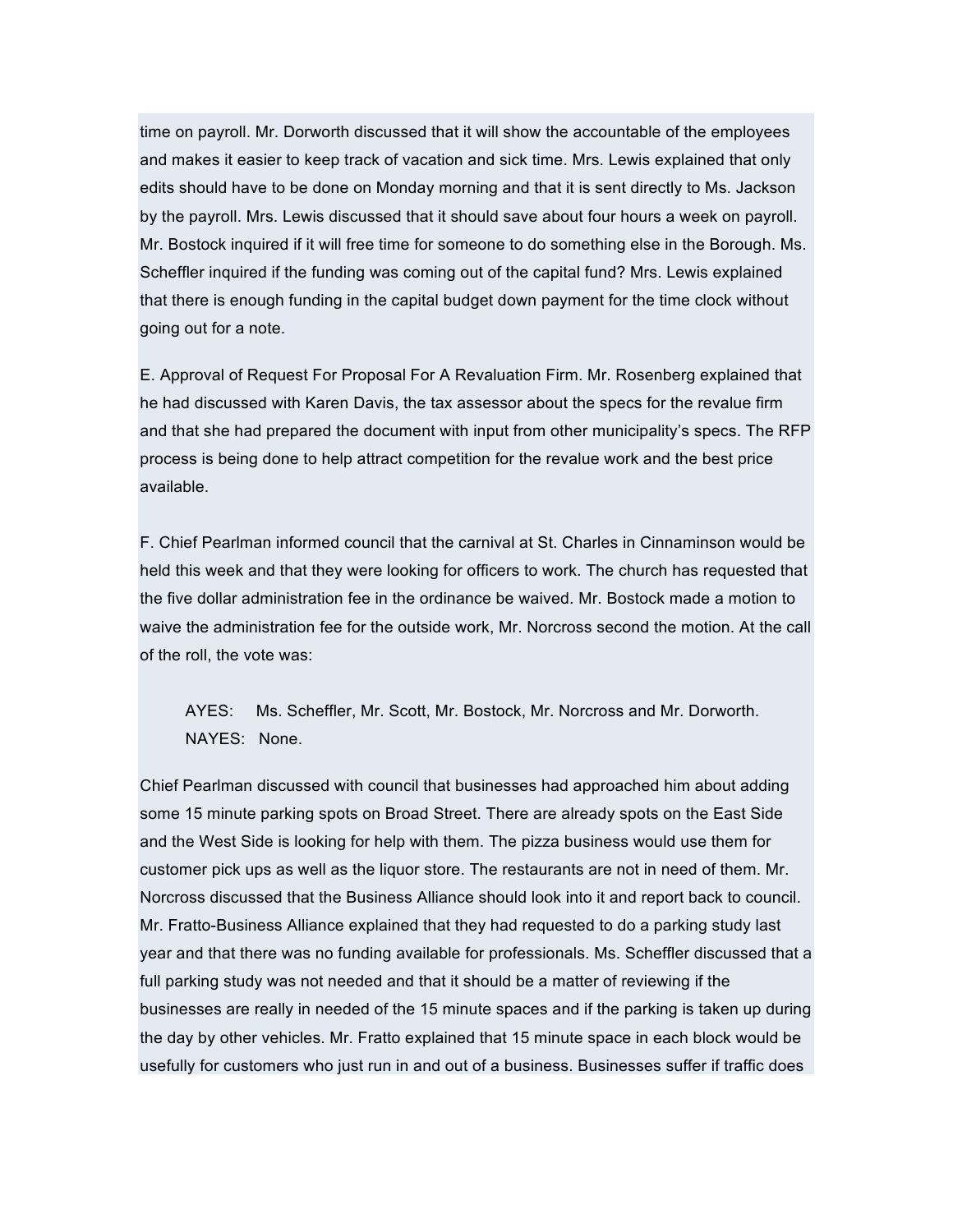not flow during the day. Mr. Dorworth requested that the BID committee present something in writing to the council.

G. Shade Tree- Ms. Scheffler explained that there have been some problems with the forms on the website and that for now the emails are going to her for the shade tree complaints.

H. Parks and Playgrounds.- Mr. Norcross reported that the security cameras are working at Legion Field and that one camera does a 360 degree turn. A DVD will be done every 30 days to save the information. Mr. Scott inquired if the cameras cover the dug outs as well? Mr. Norcross explained that it did not cover the one in the back of the football field. Mr. Norcross discussed that the work on the community center is being completed. The air and heating in Borough Hall will be changed with capital improvement funding. Mr. Norcross thanked everyone who attended the Memorial Day service and that an IPOD was given to the first place essay and a gift card for the second place. The concerts will start in June.

I. Construction and Code Enforcements. Mr. Bostock reported that the apartment house on 2 Memorial Ave is for sale. There were 33 new permits, 10 update of permits. Code enforcements had 43 incidents and 29 of them were for grass cutting, the rest were vehicle and brush violations.

J. Health and Senior Services- Ms. Jackson reported that the seniors are finishing up for the summer and will start again in September. The NPP is in the process of getting projects wrapped up for the funding. On June 23rd the representatives of the NPP program are coming to Palmyra for a site visit of the neighborhood. Ms. Jackson reported that Municipal Alliance is working on summer camp that starts on July 2 for the entire month. On June 18th the senior will be doing the produce vouchers with the county.

K. Police Department- Mr. Dorworth reported that there were 1269 calls for service in May and that 93 criminal cases were assigned, 330 traffic summons and 59 borough ordinances. Mr. Scott discussed that traffic is picking up again on Sixth Street and there seems to be a lot of activity.

L. Student Representative. Ms. Collins reported that finals are tomorrow and that the seniors are waiting to graduation in six days. There is a student-faculty softball game on Friday at Charles Street School.

#### **PUBLIC COMMENTS**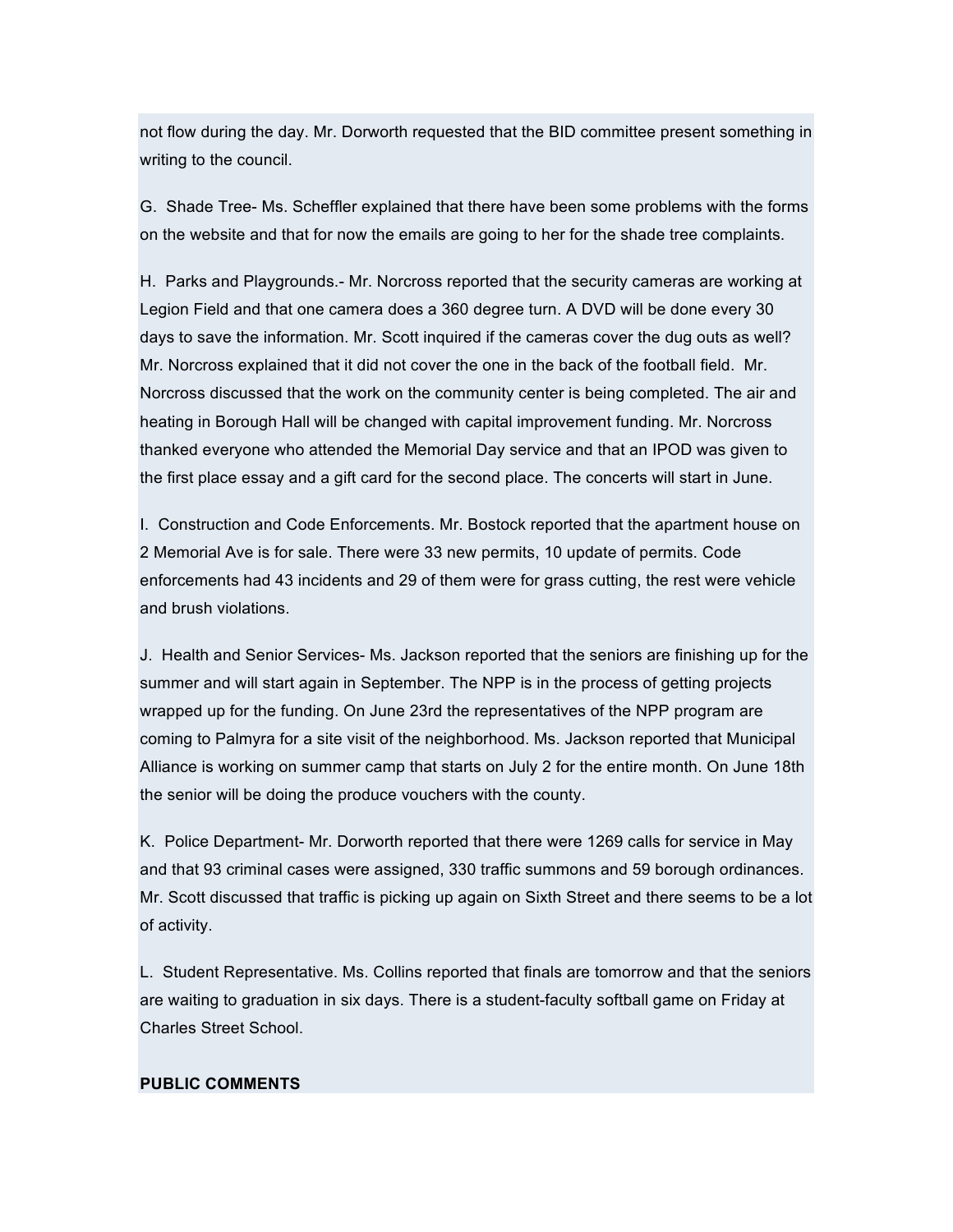Mr. Norcross made a motion to open the public portion, Mr. Bostock second the motion. All members present voted in favor of the motion. Mr. Fratto-Broad Street discussed that the last meeting of the BID board of directors the ordinance was discussed and time that it is taking to get it adopted. Mr. Fratto discussed that the ordinance was not heard at tonight's meeting and that the board is concerned about getting funding for this year. The board of directors needs to interview for a part time manger and they would also like to secure a website domain name. The business alliance will undertake a block party in September to redistribute old school uniforms to student who need them about two weeks before school starts. Mr. Fratto reported that he had sent photos of Palmyra Festival to the website and that they have not been posted. Ms. Scheffler explained that the ordinance had been held due to lack of quorum at the last redevelopment meeting. Mrs. Butler-Arch Street inquired about the resolution to appoint administrator that was held from the last meeting and why it was not listed on the agenda. Ms. Scheffler explained that something's on the agenda were held due to the Mayor not be able to attend. Mrs. Butler inquired if the time clock will be installed at the concession stand also. Mr. Norcross explained that there is a time clock at the stand already and that it is secure and the cameras monitor the stand. Mrs. Butler inquired if the taxpayers were paying for the community center? Mr. Bostock explained that with change orders the total amount is about 3 million. Ms. Scheffler explained that it is part of the 7 cents in the debt service from the budget and that it is spread out over a number of years. Mrs. Butler discussed that the taxpayers are still paying for it, because nothing is being done on Route 73. Mr. Norcross explained that work was still being done through grants for clean up and environmental work on Route 73. Mrs. Butler recommends that council members go into discussion with developers with an open mind and not to let the project float away. Mr. Bostock discussed that there a couple of strategies that need to be taken to go forward. The first one is to hire a firm to market the area for the borough. Mr. Bostock explained that the firm would then negotiate for the borough and the contractor could be paid out of the redevelopment funds. Mr. Bostock discussed that National Resources were looking for shopping centers and that there is other opportunities to developer the area. Mrs. Butler inquired as to what the administrator's office is being used for now. The CFO is using the administrator office and the office next to that is the municipal clerk and the registrar. Ms. Scheffler explained that Linda Lewis is the chief financial officer and Barbara Sheipe is the municipal clerk and registrar. Mrs. Butler inquired if the borough was looking for an administrator? Ms. Scheffler explained that the position is vacant and that council will advertise and also current employees are available. Mrs. Butler inquired as to the salary of the administrator and what does the administrator do? Ms. Scheffler explained that the administrator supervisors the employees with the exception of the police department.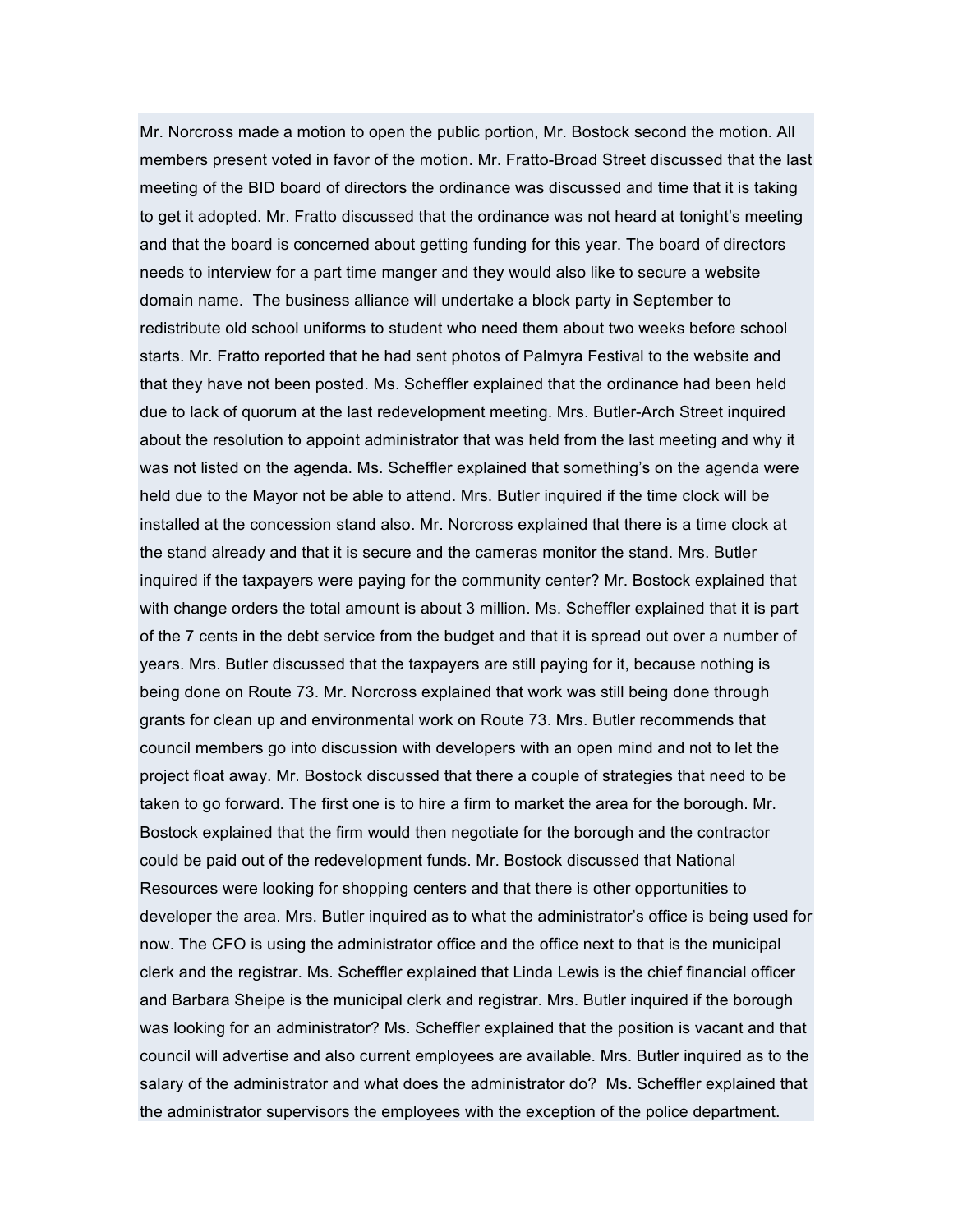Mrs. Butler inquired as to the salary of the person who left as administrator? Mrs. Lewis explained that the previous administrator had three positions and when she left the total was about \$94,000 and that the salaries have been split up. Mr. Bostock requested that Mrs. Butler be given a copy of the administrator job from the code book. Mr. Norcross discussed that the council will advertise soon and give the job description as well. Mr. Bostock explained that an administrator also connects with other municipalities and reports back to council the nuts and bolts of the outside world.

Mrs. Scott-Front Street inquired as to how many people in Borough Hall will be on the time clock and will the public works and sewer department be include. Mrs. Lewis explained that an employee can clock in at borough hall or at the public works/sewer department, but only police department can clock in on their clock. All employees will be required to clock in. Mrs. Scott discussed that with computers she thinks the time clock is a waste of money. Mrs. Meyers-Broad Street discussed that the computer still has to be input with the information that is handed to Rita and that all information comes to her first. Mr. Norcross explained that it goes to both at the same time and that Rita will just have to verify the information, which should take less time. Ms. Scheffler explained that the time clock does not jeopardize anyone's position and that it would free up Ms. Jackson time to work on other projects for the Borough. Mrs. Holloway-West Broad Street inquired has to whom looks at the qualifications to appoint someone and how does the state statues work. Ms. Scheffler explained that the idea of having the state statues governing the length of someone's appointment is that a position is not politically appointed and that the Mayor makes the appointments with consent of council. Mrs. Holloway discussed that if someone meets the state qualifications, how do they get appointed to the job? Ms. Scheffler explained that there is an interview process with members of council and the Mayor. Mrs. Holloway inquired if you wanted to talk to the administrator now, whom do you call? Ms. Scheffler explained that there is not an acting administrator right now and that you can call Mrs. Lewis on finance matter or Rita Jackson for the NPP and housing programs. Ms. Scheffler explained that Mrs. Sheipe does not have any duties of the administrator as municipal clerk and that the public can call a committee chairman for answers also. Mrs. Holloway inquired if the issue of administrator would come up at the next meeting. Ms. Scheffler explained that the council tries to only list things on the agenda that deal with redevelopment or if something comes up that has to be dealt with immediately. Mr. Scott explained that Mrs. Sheipe did receive a stipend for being interim administrator. Mr. Bostock discussed that the administrator job is a yearly appointment. Mr. Scott discussed that the previous administrator was getting three different stipends and that Mrs. Lewis, CFO is getting a salary instead of a stipend. Mrs. Holloway inquired what happens to the administrator if they appointed for one year and does not get along with